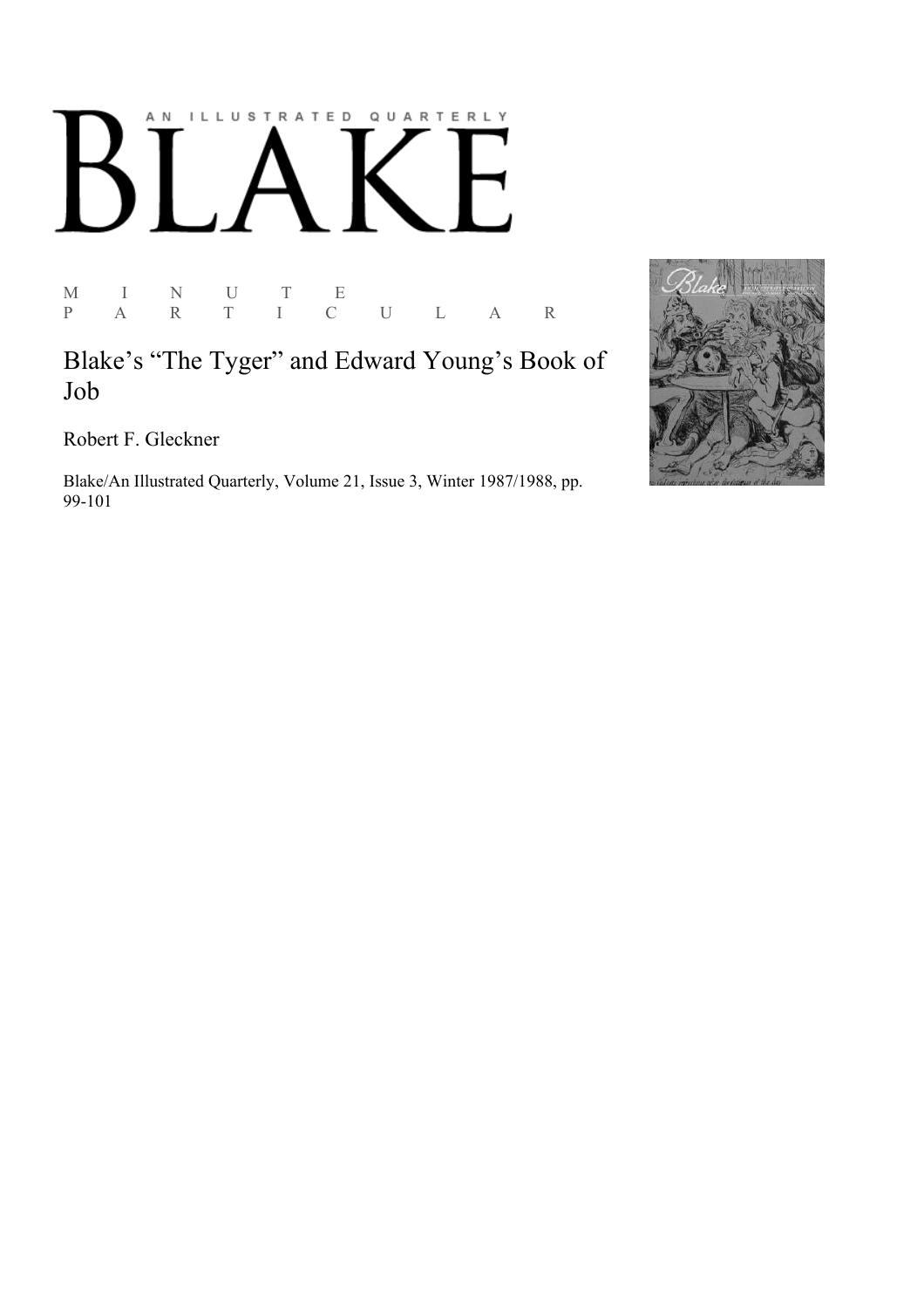## Blake's "The Tyger" and Edward Young's Book of Job

## Robert F. Gleckner

Of all of Blake's shorter poems "The Tyger" has received, by far, the most attention, an often confusing array of complementary (as well as contradictory) interpretations, source studies, and prosodic analyses. Of those, the seeking hither and yon for tigers of various sorts has produced especially little that is illuminating about Blake's possible sources for the *poem* as distinct from sources for his choice of animal or for *its* (still uneasily received) portrait in the illustration. I should like, therefore, to suggest what *is* at least a contributory "source" that has nothing to do with tigers at all, but that does have a good deal to do with the idea of creation lying at the center of the poem.

As early as *An Island in the Moon* (1785) Blake mentions Edward Young prominently, along with Homer, Shakespeare, Milton, Voltaire, Chatterton, Hervey, Johnson, and others - a kind of thumbnail account of his own reading. But our steady attention to Young in Blake studies has, understandably, focused sharply on Blake's herculean project of illuminating *Night Thoughts,* little if any attention being paid to other of Young's poems—including the relatively unknown "A" Paraphrase on Part of the Book of Job," first published in 1719.<sup>1</sup> It is, to be sure, an unexceptional (if unexceptionable) work, predictably pious and rhetorically *sim*ilar to other works by Young; but his footnote to the opening words of his paraphrase, "Thrice happy Job," *is*  of some immediate interest with respect to "The Tyger" :

Longinus has a chapter on interrogations, which shows that they contribute much to the subJime. This *speech* of the Almighty is made up of them. Interrogation *seems,* indeed, the proper style of majesty incensed. It differs from other manner of reproof, as bidding a person execute himself does from a common execution; for he that asks the guilty a proper question, makes him, in effect, pass sentence on himself.

Now, there is little doubt that Blake, well before writing "The Tyger," had taken note of the interrogatives of Job 38 and, as well, of the various suggestive phrasings in God's speech that, in themselves, doubtless 1nformed the rhetorical contours of his own poem. As Morton Paley reminds us in his exhaustive documentation of the *sublimity* of "The Tyger," "the single book of the Bible ... considered most sublime in the eighteenth century ... was Job."2 Blake would have found there the "reproof" of questioners that the speaker of "The Tyger" seems not to have read himself: "Shall he that contendeth with the Almighty instruct him? he that reproveth God, let him answer it" (40:2). But the

burden of God's angry reproof of Job is the reaffirming of the latter's littleness and incapacity, culminating in the advice to "abase" the proud "and bring him low."<sup>3</sup> In any discussion of Blake's speaker, then, Young's footnote is at least an intriguing gloss on the biblical passage. If sublime interrogation is a manifestation of "majesty incensed," then the speaker of "The Tyger," in his usurpation of this rhetorical mode, is presumptuous beyond words, asking "the guilty a proper question" so that the guilty will, "in effect, pass sentence on himself." On the other hand, Blake may have found in Young's idea of "bidding a person execute himself" the germinal principle of the structure of "The Tyger," in which Blake, as creator, quite literally allows his speaker, *by* questioning, to convict himself before the reader's eyes. God incensed becomes fallen man incensed, both equally" *guilty.* "

However characteristic such a splendid inversion *is,* I do not intend to press the point beyond suggestion here despite its potential impingement upon the Book of Job and Young's redaction of' part" of 1t. What the former lacks for Blake's purposes is not the sanction for the interrogatives but a language that could be construed as antecedent to that of "The Tyger." If such passages as God's description of Behemoth (40:18-19) and Leviathan (41:12) seem to resonate in the poem, the quietly modulated *sublimity* of God's entire speech argues against *its* prominence in Blake's creative memory. In Young's paraphrase, on the other hand, once Job and his friends reach "the last extent of human thought" without settling the argument, "Heaven" interposes interrogatively and, translating the Bible's passive "Whereupon are the foundations thereof fastened?" and the general "who laid the corner stone thereof" (Job 38:4-  $\delta$ ), focuses rather sharply on the creative hand  $-a$  focus that parallels Blake's frequently noted insistence throughout "The Tyger" on the fundamental equivalency of hand and eye. Here is Young: "What hand, declare, / Hung it on nought, and fasten'd *it* on air" (53-54). But if Blake's echoic truncation, "What dread hand?" thus suggests the hand of God, "what dread feet?" am biguously refers to the creation as well as the creator. The immortal eye "frames" but also perceives what *is* framed thereby: "Did he smile his work to see?" This merging of creator and creature has been extensively analyzed by John Grant,<sup>4</sup> but the progressive diminution and severance of God's eye / hand to (implicitly) Blake's engraver-hand / readerIy-eye and thence to the speaker's stunned eye / impotent hand need further remarking, since this process is a dramatic re-forming of Young's text and its originary biblicisms. Attributing the lesser perception to man as the Bible does, Young writes: "Earth's numerous kingdom, — hast thou view'd them all. . . . And can thy span of knowledge grasp the ball?" (59-60). Moreover, in Blake's heroic manuscript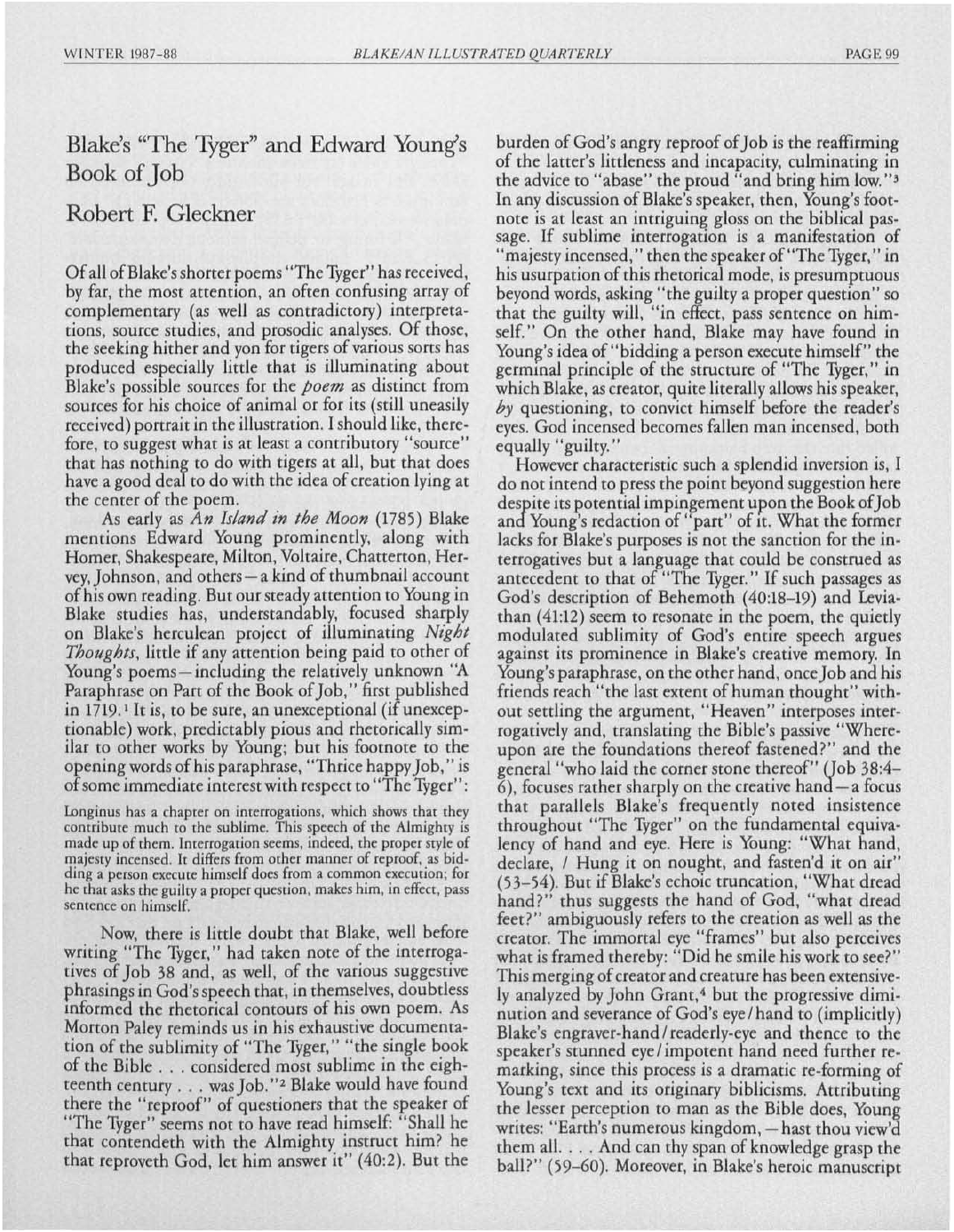struggle with his poem, "What the anvil? what dread grasp" was originally "What the anvil what the arm"; then he crossed out "arm" only to replace it with "arm" once more, then "grasp," "clasp," and "dread grasp" apparently in that order.

These linguistic affinities between Young and Blake, however, would clearly verge on the merely fortuitous (not to say factitious) were there no other evidence of Blake's attention to Young's otherwise obscure *poem. The Mam'age of Heaven and Hell* provides such evidentiary confirmation. It has long been recognized, of course, that Blake's tiger "includes" Behemoth and Leviathan, the penultimate "Memorable Fancy" of *The Marriage* establishing that relationship explicitly.<sup>5</sup> But Young as well has a role in Blake's composite imagining. For example, Blake writes, "a cloud and fire burst and rolled thro the deep blackning all beneath"; in Young, Leviathan's "pastimes like a caldron boil the flood, / And blacken ocean with the rising mud" (387–388). Blake's Leviathan "reared like a ridge of golden rocks" while Young's "rears him from the floods, / And, stretching forth his stature to the clouds, / Writhes in the sun aloft his scaly height, / And strikes the distant hills with transient light" (371-374). The forehead of Blake's Leviathan, parting the waves ("from which the sea fled away"), is "divided into streaks of green & purpIe," his mouth and gills hanging "just above the raging foam"; and in Young "His hoary footsteps shine along the sea; / The foam, high-wrought, with white divides the green" (390–91). None of Blake's details appears in the Book of Job.

Blake's analogizing in this "Memorable Fancy" (Leviathan advancing on the speaker and his Angel companion "with all the fury of a spiritual existence") reflects the minimalist perception of the religiously orthodox, to whom the physical details of this creation are at best similitudinously relatable to "spiritual existences." The hand is more powerful than the eye-which is to say the hand creates what the eye only sees, a subject-object dualism hat is inherent in all Angels. "Spiritual existences" (E 41) are "framed" by the eye and hand and are perc ivable only through the eye, to use Blake's later 10 cution in *Auguries of Innocence* (E 496). Similarly, it is Blake's hand and eye that creates "The Tyger" which the Angelic speaker perceives as  $a$  tiger and the creation of which (both "Tyger" and tiger) he conceives of in terms of either/or ("hand or eye"). <sup>6</sup> It is not surprising, then, that in *Jerusalem* 91:38–40 (E 251) Blake attributes these prodigious creations to Los's Spectre, not to Los: Leviathan is "War / By Land," Behemoth "War by Sea"  $$ both fallen perversions of their eternal spiritual existences.<sup>7</sup> Such an allegorization betrays the "rational demonstration" or "thought" by which the Spectre creates the beasts in the first place. As early as 1788 in his annotations to Swedenborg's *Wisdom of Angels Con-* *cerning Divine Love and Divine Wisdom* Blake wrote, "Thought alone can make monsters" (E 603). Thought alone also makes but similitudes: "Demonstration Similitude & Harmony are Objects of Reasoning" (Annotations to Reynolds, E 659). Thus Los's Spectre *inJerusalem,* "Refusing to believe without demonstration" (91:35, E 251), "frames" the physical, outward counterparts, as *he sees* them, of "spintual existences." In the parlance of *The Mam'age* he imposes his "metaphysics" on everyone else precisely as the Angel of *The Mam'age's*  Leviathan passage imposes *his* metaphysics (Leviathan itself) on the speaker, and as the speaker of "The Tyger" imposes his metaphysics on the reader. In "The Tyger, " then, the speaker is an Angel-Spectre, a surrogate Urizenic god who frames, and the tiger emblemizes *his*  "metaphysics."

Four other key words of Blake's poem may now claim our attention. While Young repeats faithfully the biblical account of Leviathan's appearance, his addition to *the* Job text of the word "terror" may well have claimed Blake's attention in writing "What dread grasp, / Dare its deadly terrors grasp." Such a speculation is lent additional credence by the collocation in "The Tyger" of "shoulders," "sinews," and "dread." For Young "Strength ... sits in state" on Leviathan's "shoulder," the word "dreadful" occurs thrice in the same context, and Behemoth is said to display "complicated sinews. "8

As Blake reminds us in a Proverb of Hell, "A fool sees not the same tree that a wise man sees" (E 35). One might well argue that where one fool sees a tiger, another sees Behemoth and Leviathan. Or, in the language of *A Vision of the Last Judgment* (E 566), what both see is "somewhat like" a tiger- perhaps a useful gloss on Blake's puzzling graphic tiger at the bottom of the plate, which may well be yet another somewhat-likeness. Neither *is"* really" what is "there," but only a "similitude," one of those "Portions of life " that Urizen takes to be the whole in his anti-apocalypse *(Book of Urizen,* E 81). Even Jesus made the same mistake when he was young, as *The Everlasting Gospel* rather startlingly tells usuntil God (that is, Jesus's own imagination, his true self) thumped him on the head to remind him that the God to whom he humbled himself was in his own breast, not "out there" as a framing hand or abstract power (E 520).

Assuming that I am correct about Blake's cognizance of Young's paraphrase one must still wonder what it was that led him to (as it were) "prefer" it to the Job chapters in the writing of "The Tyger." While it is impossible to be certain about such matters, I do have a guess or two. One has to do with Young's employment of the word "daring" to describe Job's words to God (29). The word in any of its forms is rare in the Bible, all but one of its occurrences in the New Testament.<sup>9</sup> Although this lone exception is in the Book of Job ("None is so fierce that dare stir him  $up'' - 41:10$ ), where Blake would